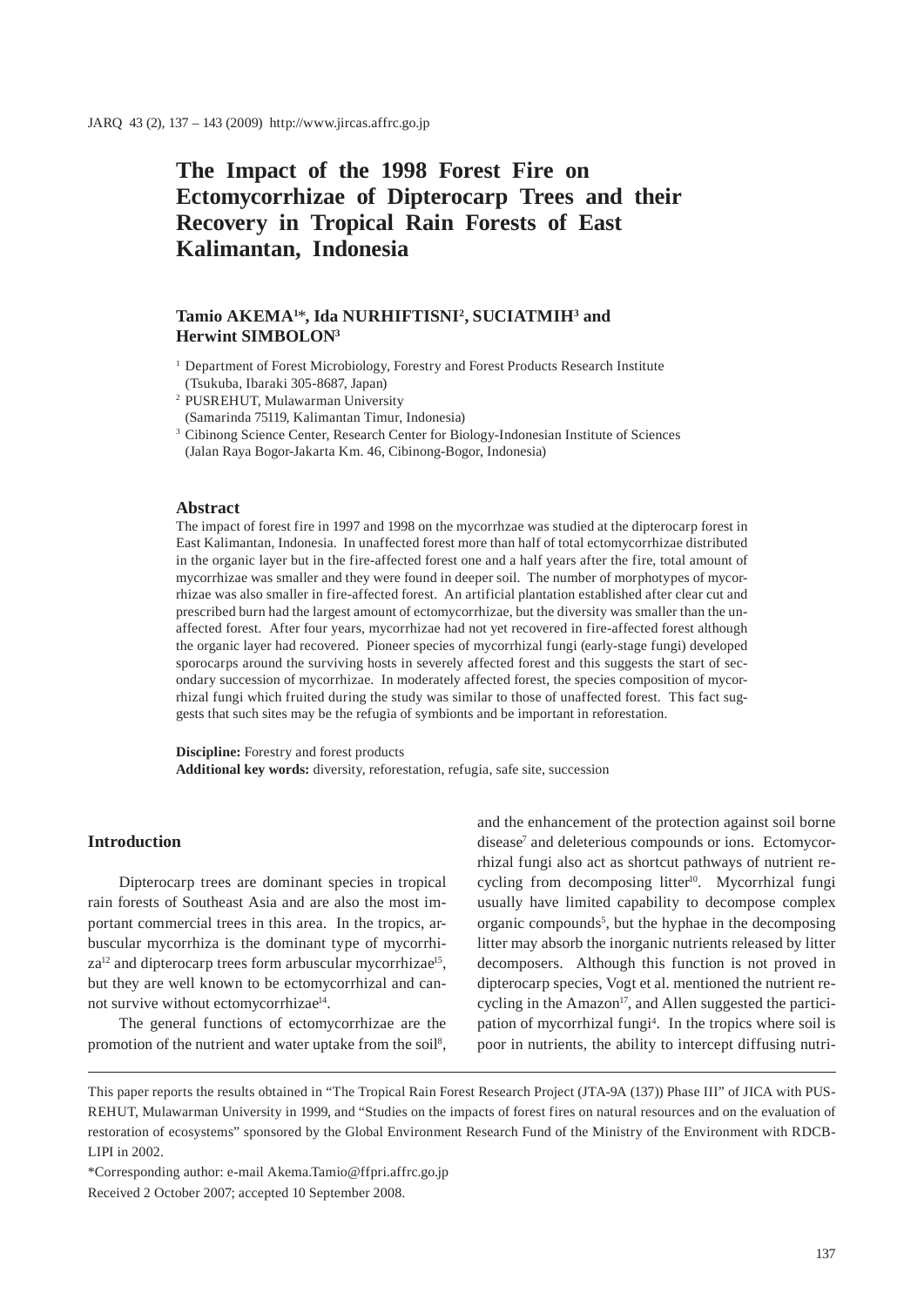T. Akema et al.

ents must be very advantageous.

A huge area of Kutai prefecture, province of East Kalimantan, suffered forest fires during the severe drought in 1997 and 1998. Forest fire often kills host trees and this is fatal to ectomycorrhizal fungi because they are virtually obligate symbionts. However, even if the host trees survived, mycorrhizae can be seriously damaged by the burning of the litter layer and consequent heating of top soil because mycorrhizae distribute mainly in the top soil<sup>3</sup>. In dipterocarp trees, the loss of the functions of ectomycorrhizae may be a very serious problem to the recovery from the forest fire, because they largely depend on mycorrhizae for the function of the roots.

The objective of this study is to show the effect of forest fire on the status of ectomycorrhizae and to estimate the damage and recovery of underground parts of dipterocarp forest. In the former part of this study, conducted one and a half years after the forest fire, mycorrhizae were collected from the soil of fire-affected forest, neighboring unaffected forest and artificial plantation, and they were analyzed for the biomass and diversity to show the damage. In the latter part of the study, conducted three years after the former one, occurrence of mycorrhizal mushrooms and distribution of mycorrhizae were examined in heavily and lightly disturbed forests and undisturbed forest to show the recovery of mycorrhizae and their diversity.

## **Materials and methods**

#### **1. Study site**

The study was conducted at Bukit Bangkirai nature reserve of PT INHUTANI-1, a state-owned forestry company, and Sebulu Experimental Forest of Kutai Timber Indonesia, both in East Kalimantan. Bukit Bangkirai (1°01'S, 116°52'E) is located in Samboja district, Kutai Kartanegara regency, 25 km north of Balikpapan and the altitude is ca. 110 m. The area had suffered forest fire and some limited part of the nature reserve was severely burnt; almost all canopy trees were lost (Fig. 1). Another area suffered only moderate ground fire which burnt shrubs on the forest floor and many but not all canopy trees died standing (Fig. 2) from the damage to their cambium caused by the heat of the ground fire. An unaffected area (Fig. 3) had high diversity of vegetation which contained more than 500 species of plants. The major woody families recorded in Bukit Bangkirai are Annonaceae, Dipterocarpaceae, Euphorbiaceae, Lauraceae, Myrtaceae, and Rubiaceae. The dominant tree species were *Shorea laevis, Dipterocarpus confertus, Cotylelobium motleyanum, Cleistanthus myrianthus, Ancistrocladus tectorius, Derris elegans, Stachyphrynium jagori-*



**Fig. 1. The severely fire-affected forest in Bukit Bangkirai three years after the fire** 

Most of the canopy trees are killed and the ground is covered by ferns and herbaceous plants.



**Fig. 2. The moderately fire-affected forest in Bukit Bangkirai two years after the fire**  The canopy is open but some of the mycorrhizal

host trees survived the fire.



**Fig. 3. The unaffected natural forest in Bukit Bangkirai**  There are many mycorrhizal emergent and canopy layer trees and a diverse understory layer.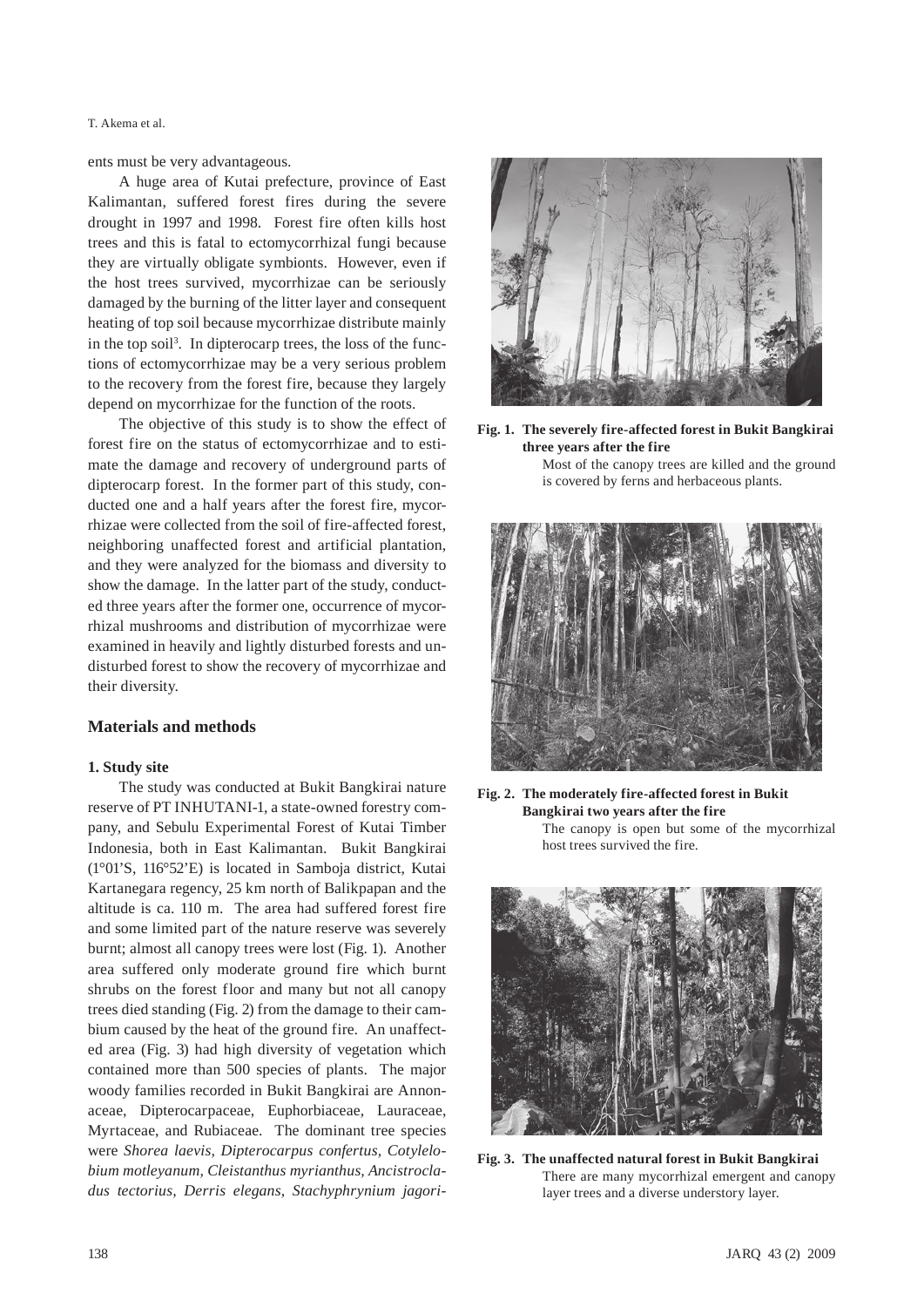*anum*, and *Maesa ramentacea*<sup>1</sup> . There were some *Lithocarps* trees which are considered to be mycorrhizal. Sebulu Experimental Forest is located about 80 km north of Bukit Bangkirai. The stand where we collected samples was an experimental plantation of *Shorea leprosula* established in 1993 at 10,000 trees/ha density. The forest floor of the plantation is shown in Fig. 4. We visited Bukit Bangkirai and Sebulu in 1999 for the study of mycorrhizal biomass and diversity. In 2002, we visited Bukit Bangkirai to study the mycorrhizal distribution and the species composition and succession of mycorrhizal fungi.

# **2. Biomass and diversity of mycorrhizae (1) Sampling**

In August of 1999, soil samples were collected on a partly fire-affected small hill. We collected samples around the foot of a *Shorea laevis* tree in an unaffected area and around one surviving *S. laevis* tree in a moderately fire-affected area just across the border of the areas. There were some severely burnt patches in the moderately affected area, and we collected samples from severely and moderately fire-affected sites separately. We also collected samples from a young plantation in Sebulu Experimental Forest in September. Numbers of the samples were 8 in severely and moderately affected sites, 7 in the unaffected site and 6 in the plantation.

The ground was covered by leaf litter in the unaffected site and plantation. In the severely affected site, there was no litter except carbonized or freshly-fallen dry litter. In the moderately affected site, the amount of litter was small and the ground was not covered entirely. There was a carbonized top layer in the severely affected site,



corded. **Fig. 4. Forest floor in a 6-year-old plantation of** *Shorea leprosula* **in Sebulu Experimental Forest**  The density is 10,000 trees/ha.

and the thickness was 1.7 cm in average. In the unaffected site, there was 3 to 4 cm of A-horizon which contains humus, but there was no recognizable A-horizon in the plantation although there were 0.5 to 1 cm of  $A_0$ -horizon both in the unaffected site and the plantation.

We collected soil samples under the crown of *Shorea laevis* trees, 3 to 6 m from the foot of them in Bukit Bangkirai, and randomly in the Sebulu plantation. When there was freshly-fallen dry litter on the ground, it was removed before sampling the soil. The size of soil samples was 10 cm square and 5 cm in depth. Samples were taken undisturbed and packed in polyethylene bags.

# **(2) Grouping of mycorrhizae**

Soil samples were brought to the laboratory in PUS-REHUT, and sliced into three subsamples: top 1 cm, middle 2 cm and bottom 2 cm. All the plant roots were picked up and fine dipterocarp roots bearing mycorrhizae were separated from other roots and mycorrhizae were excised from the fine tap roots under dissecting microscope. Mycorrhizae were sorted into several types mainly by their surface structures, which are more stable than other characteristics and depend on fungi rather than host<sup>2</sup>. The sorted mycorrhizae and the fine tap roots were desiccated in a drying oven at 60°C for 1 day, and weighed.

### **3. Distribution of ectomycorrhizae and sporocarps**

The study was conducted in July, 2002 in Bukit Bangkirai. Three permanent plots which each covered an area of ca. 1 ha had already been established by the research project of Indonesian Institute of Sciences and the Ministry of the Environment of Japan in 2001 and we collected samples from them. The name of the plots were HD for severely fire-affected (heavily disturbed), LD for moderately fire-affected (lightly disturbed) and K for unaffected (K is the initial of the Indonesian word for "control") plot, respectively. Soil samples were collected as blocks of soil 10 cm square and 5 cm in depth. Numbers of the samples were 16 for K and HD plots, and 12 for the LD plot. The sampling points are shown in Fig. 5. Samples were separated into the organic layer and mineral soil and washed under running water. Mycorrhizal roots were sorted using dissecting microscope and the amount was classified into no mycorrhiza and four arbitrary groups of several mycorrhizal root tips (present but few), small amount (around 10 mg in fresh weight), moderate amount (about 10 to 100 mg), and large amount (apparently more than 100 mg).

All terrestrial mushrooms and toadstools except saprophytic species were collected from each plot and re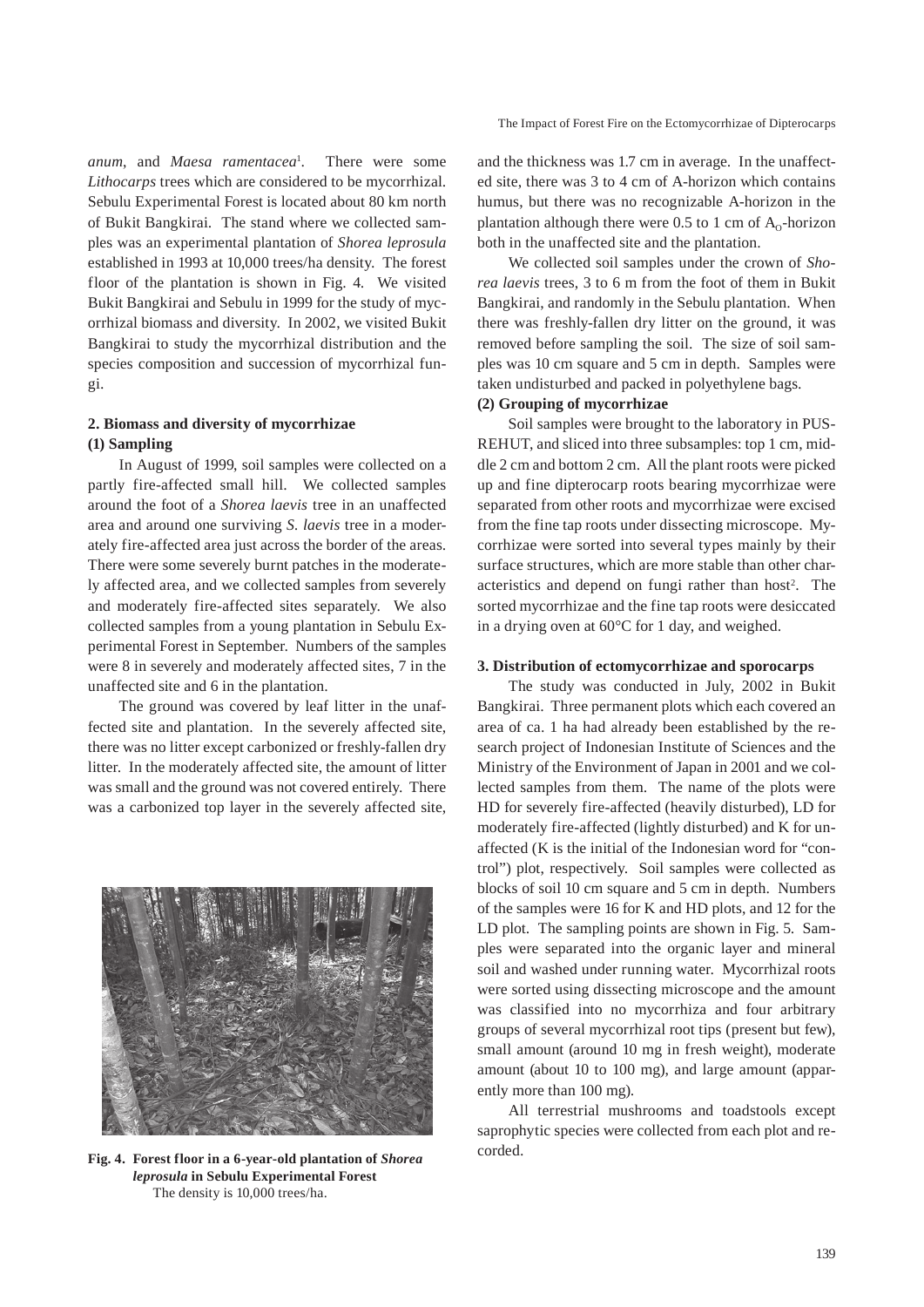T. Akema et al.

# **Results and discussion**

# **1. Biomass and diversity of mycorrhizae (1) Biomass of mycorrhizae**

Table 1 shows the biomass of mycorrhizae in the soil samples collected from variously fire-affected sites in Bukit Bangkirai and the plantation in Sebulu Experimental Forest. There was entirely no mycorrhiza in the severely affected site. The biomass of mycorrhizae was the smallest in the moderately affected site among three mycorrhiza-containing sites and the distribution did not depend on the depth. In the unaffected site and the plantation, most of the mycorrhizae were distributed in the top 1 cm layer,  $A_0$ -horizon. However, the tendency was not significant in the unaffected site (Friedman's test) probably because of the insufficient number of samples which



K plot

#### **Fig. 5. The amount of mycorrhizae and the distribution of mycorrhizal trees and mycorrhizal mushrooms in severely and moderately affected (HD, LD) and unaffected (K) plots in 2002 study**

Circles and "×" symbols represent the amounts of mycorrhizae at each point ("×" means no mycorrhiza, small to large circles mean small to large amounts of mycorrhizae, respectively). Mycorrhizal trees (Dipterocarpaceae and Fagaceae) are shown by "+". Letters show the position of the sporocarps of mycorrhizal fungi (E: Early-stage fungi; L: Late-stage fungi).

**Table 1. Total biomass of mycorrhizae contained in samples collected one and a half years after the fire in severely and moderately fire-affected sites, unaffected site and plantation**

| Depth    | Sampling site     |                     |                      |                      |  |  |
|----------|-------------------|---------------------|----------------------|----------------------|--|--|
|          | Severely affected | Moderately affected | Unaffected           | Plantation*          |  |  |
| $0-1$ cm | 0(0/8)            | $4.2 \pm 5.2$ (4/8) | $15.8 \pm 7.2$ (5/7) | $22.6 \pm 3.7$ (6/6) |  |  |
| $1-3$ cm | 0(0/8)            | $5.3 \pm 2.4$ (6/8) | $5.6 \pm 3.4$ (4/7)  | $8.8 \pm 2.9$ (6/6)  |  |  |
| $3-5$ cm | 0(0/8)            | $5.7 \pm 4.2$ (6/8) | $2.7 \pm 4.1$ (3/7)  | $2.4 \pm 1.3$ (5/6)  |  |  |
| Total    | 0(0/8)            | $5.2 \pm 9.9$ (6/8) | $24.1 \pm 8.7$ (6/7) | $33.8 \pm 5.7$ (6/6) |  |  |

Values are average dry weight (mg)  $\pm$  SE. Numbers in parentheses are the number of mycorrhiza containing samples / all samples.

\*: The distribution of mycorrhizae was significantly biased (p <0.01, Friedman's test).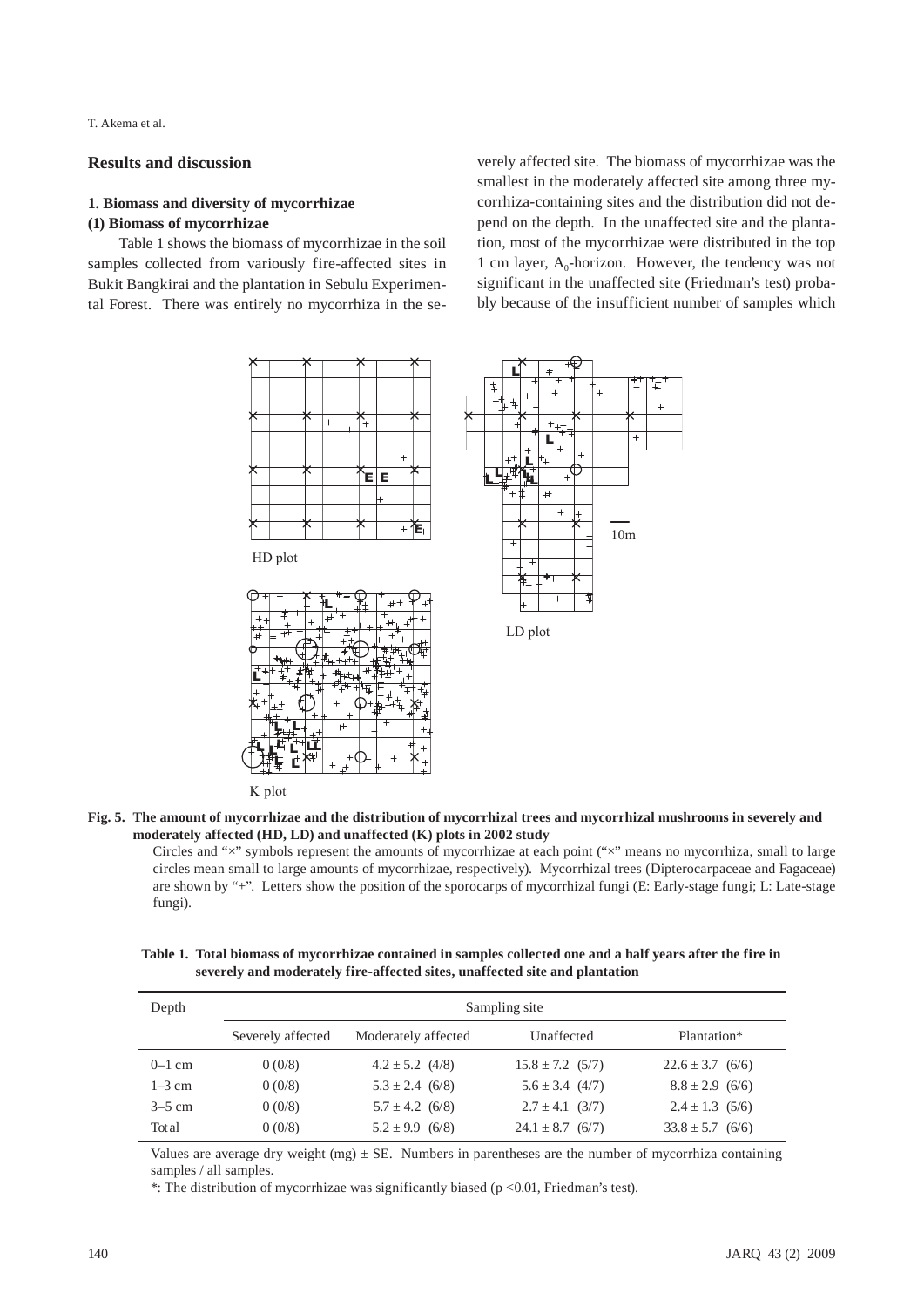The Impact of Forest Fire on the Ectomycorrhizae of Dipterocarps

contained mycorrhizae and this might be caused by the heterogeneous spatial distribution of mycorrhizae in the natural forest.

# **(2) Diversity of mycorrhizae**

Mycorrhizae were sorted into 13 types according to the surface structures. The dry weight of each type of mycorrhiza is shown in Table 2. Eight types were ob-

**Table 2. The biomass of each morphotype of mycorrhizae in the moderately fire-affected site, unaffected site and plantation**

| Type           | Sampling site          | Total      |            |       |
|----------------|------------------------|------------|------------|-------|
|                | Moderately<br>affected | Unaffected | Plantation |       |
| 1              | 2.8                    |            |            | 2.8   |
| 2              | 117.6                  | 4.8        |            | 122.4 |
| 3              | 1.0                    |            |            | 1.0   |
| $\overline{4}$ | 1.0                    | 20.9       |            | 21.9  |
| 5              |                        | 5.4        | 1.1        | 6.5   |
| 6              |                        | 28.1       |            | 28.1  |
| 7              |                        | 24.3       |            | 24.3  |
| 8              |                        | 8.0        |            | 8.0   |
| 9              |                        |            | 49.9       | 49.9  |
| 10             |                        | 62.6       | 81.0       | 143.6 |
| 11             |                        |            | 13.5       | 13.5  |
| 12             |                        |            | 57.1       | 57.1  |
| 13             |                        | 15.4       |            | 15.4  |
| Total          | 122.4                  | 169.5      | 202.6      | 494.5 |

Values are dry weight (mg).

served in the unaffected site while the moderately affected site had only four and there were two types in common. The unaffected site had two other types common with the plantation. Almost all of the mycorrhizae in the moderately affected site were type 2, but in the unaffected site the most abundant type (type 10) accounted for only one third of the total. Type 2, 8 and 10 are shown in Fig. 6. The plantation had only five types of mycorrhizae although the biomass was the largest. The host trees of the plantation were 6-year-old and planted after clear cut and prescribed burn, so they might be similar to the regenerating forest after forest fire except that host trees were supplied immediately after the fire. The mycorrhizal diversity of the plantation was less than the unaffected site. This suggests that once the mycorrhizal diversity was destroyed the recovery takes a long time even if many host trees are present.

The moderately affected site had the fewest types and the least biomass of mycorrhizae, and their distribution seemed not to be correlated with the soil depth. On the other hand, the unaffected natural forest had the most types of mycorrhizae and more than half of them were distributed in the top 1 cm layer. This layer almost corresponds to the organic layer which was lacking in fire-affected sites, so it appears that the topmost 1 cm of soil is essential for the mycorrhizal development and diversity in dipterocarp forests.

### **2. Distribution of ectomycorrhizae and sporocarps**

The thickness of  $A_0$  and A horizons in K, LD and HD plots is shown in Table 3. The appearance of mycorrhizae in each plot is shown in Fig. 5. The small crosses



### **Fig. 6. Mycorrhizae found in 1999 study**

Type 2 dominated in the moderately affected site but appeared in small amounts in the unaffected site. Type 8 appeared only in the unaffected site. Type 10 was found in large amounts both in the unaffected site and plantation. Bars are 5 mm.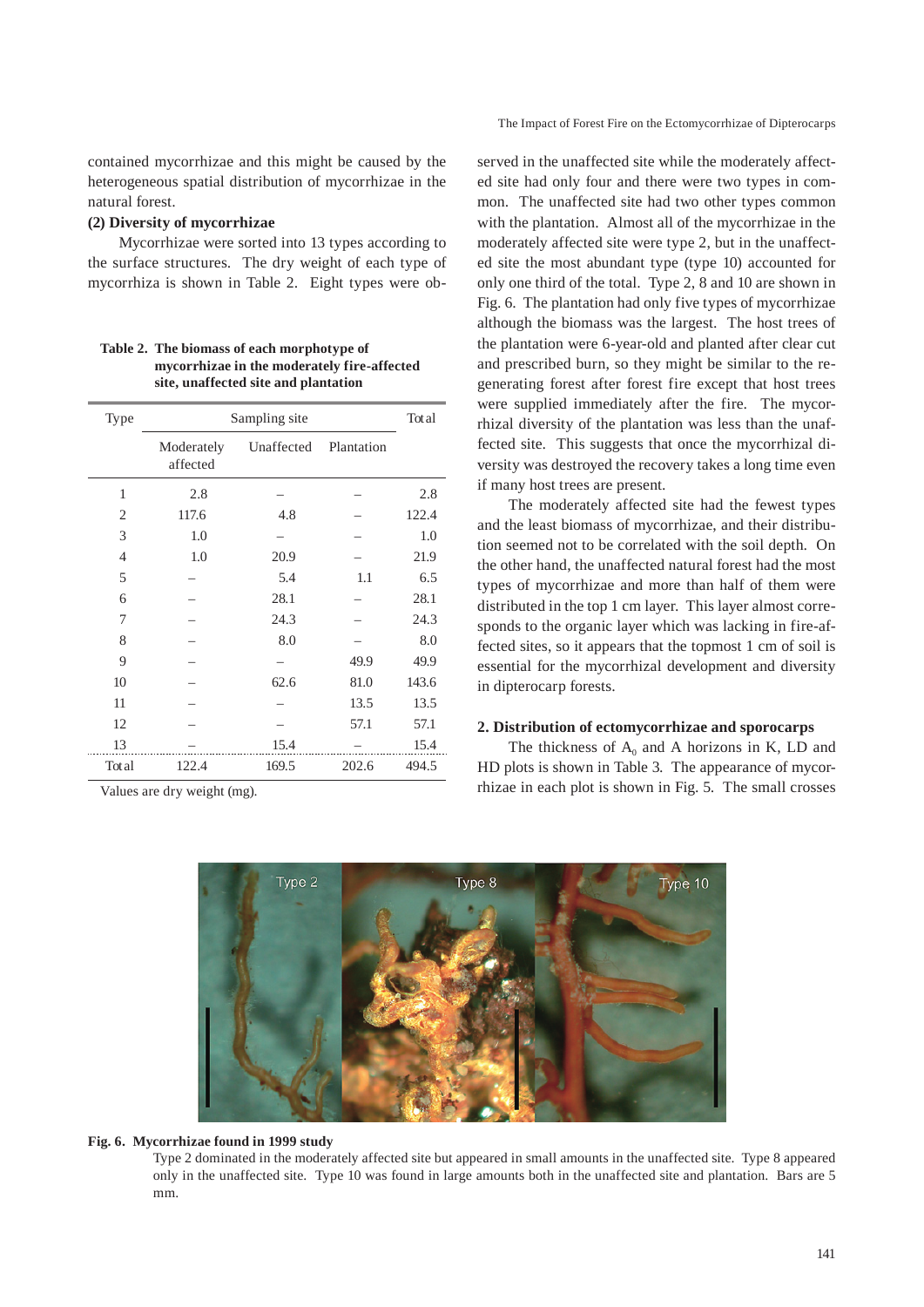in the figures are putative ectomycorrhizal trees (belonging to Dipterocarpaceae and Fagaceae). Entirely no mycorrhiza was found in HD, and only two out of 12 samples contained mycorrhizae in LD. On the other hand 11 out of 16 samples contained mycorrhizae in K. The density of mycorrhizal trees seemed not to be related to the distribution of mycorrhizea in both K and LD plots. This suggests that the distribution of ectomycorrhizae is heterogeneous and not restricted under the host trees.

Sporocarps of mycorrhizal fungi were collected in all plots including HD where no mycorrhiza was found in the soil samples. The collected species of ectomycorrhizal fungi are listed in Table 4. The only ectomycorrhizal fungi collected in HD was *Laccaria vinaceoavellanea* Hongo and the *Laccaria* species are known to be early-stage fungi. All the other fungi collected in LD and

Table 3. Thickness of  $A_0$  and A horizons of each plot in **the 2002 study**

| Horizon                                     |               | Plot          |               |
|---------------------------------------------|---------------|---------------|---------------|
|                                             | HD            | LD            | K             |
| $\mathsf{A}_{\scriptscriptstyle\mathsf{C}}$ | $1.9 \pm 0.2$ | $3.0 + 0.3$   | $1.8 + 0.2$   |
|                                             | $6.5 + 0.5$   | $5.9 \pm 0.8$ | $5.9 \pm 0.5$ |

HD and LD are severely and moderately fire-affected (hardly and lightly disturbed) sites respectively, and K is an unaffected natural forest. Values are average depth  $\pm$  SE (cm).

K plots belonged to late-stage genera $^{11}$ .

The species of ectomycorrhizal fungi occurring on the forest floor are well known to change according to the succession of the forest<sup>6</sup> from early-stage fungi to latestage fungi<sup>9</sup> even when the forests are artificial plantations<sup>11</sup>. Succession of ectomycorrhizal fungi after forest fire is reported in *Pinus banksiana* forest which is adapted to forest fire<sup>16</sup>. *Pinus banksiana* disperses seeds when their cones are heated by the fire, and the seedlings, which germinate on the forest floor where the organic deposition is burnt, develop mycorrhizal symbiosis with early-stage fungi and the symbionts change to the latestage with the growth of the trees. In this case, numerous seedlings are supplied immediately after the forest fire and develop mycorrhizae. However, such supply of seedlings subsequent to the fire does not take place in dipterocarp forest, so some surviving trees are important as refugia of mycorrhizal fungi for the re-establishment of mycorrhizal seedlings. Once the symbionts disappear completely, reforestation could be very difficult because mycorrhizal fungi are essential for the safe site of mycorrhizal trees<sup>13</sup> especially in harsh environments.

The only early-stage fungus collected in this study was *L. vinaceoavellanea* which occurred only in HD and all the others collected in LD and K belong to the genera known as late-stage fungi. This suggests that the original mycorrhizal biota in HD, the total of the diverse species of mycorrhizal fungi and their hosts which may have been similar to those of LD and K, was completely de-

| Family            | Species                   | Stage |    | Plot           |       |
|-------------------|---------------------------|-------|----|----------------|-------|
|                   |                           |       | HD | LD             | K     |
| Tricholomataceae  | Laccaria vinaceoavellanea | early | 6  | $(20+)$        |       |
| Amanitaceae       | Amanita melleiceps        | late  |    |                | (2)   |
|                   | Amanita sp.1              | late  |    | (2)            |       |
|                   | Amanita sp.2              | late  |    | $\overline{2}$ |       |
| <b>Boletaceae</b> | <i>Boletus</i> sp.        | late  |    | $\overline{c}$ |       |
| Hydnaceae         | Hydnum repandum           | late  |    | 10             | 5(4)  |
| Russulaceae       | Russula castanopsis       | late  |    |                | $20+$ |
|                   | Russula rosacea           | late  |    | 7              | 3     |
|                   | Russula sp.1              | late  |    |                | 1     |
|                   | Russula sp.2              | late  |    |                | 1     |
|                   | Russula sp.3              | late  |    | 1              |       |
|                   | Lactarius sp.             | late  |    |                |       |

**Table 4. Mycorrhizal mushrooms collected in and around the plots**

"Stage" shows the putative successional stage of each fungus assumed from the genus. Values in parentheses show the number of mushrooms collected around the plot. The "+" means the existence of the ruins of mushrooms which are difficult to count.